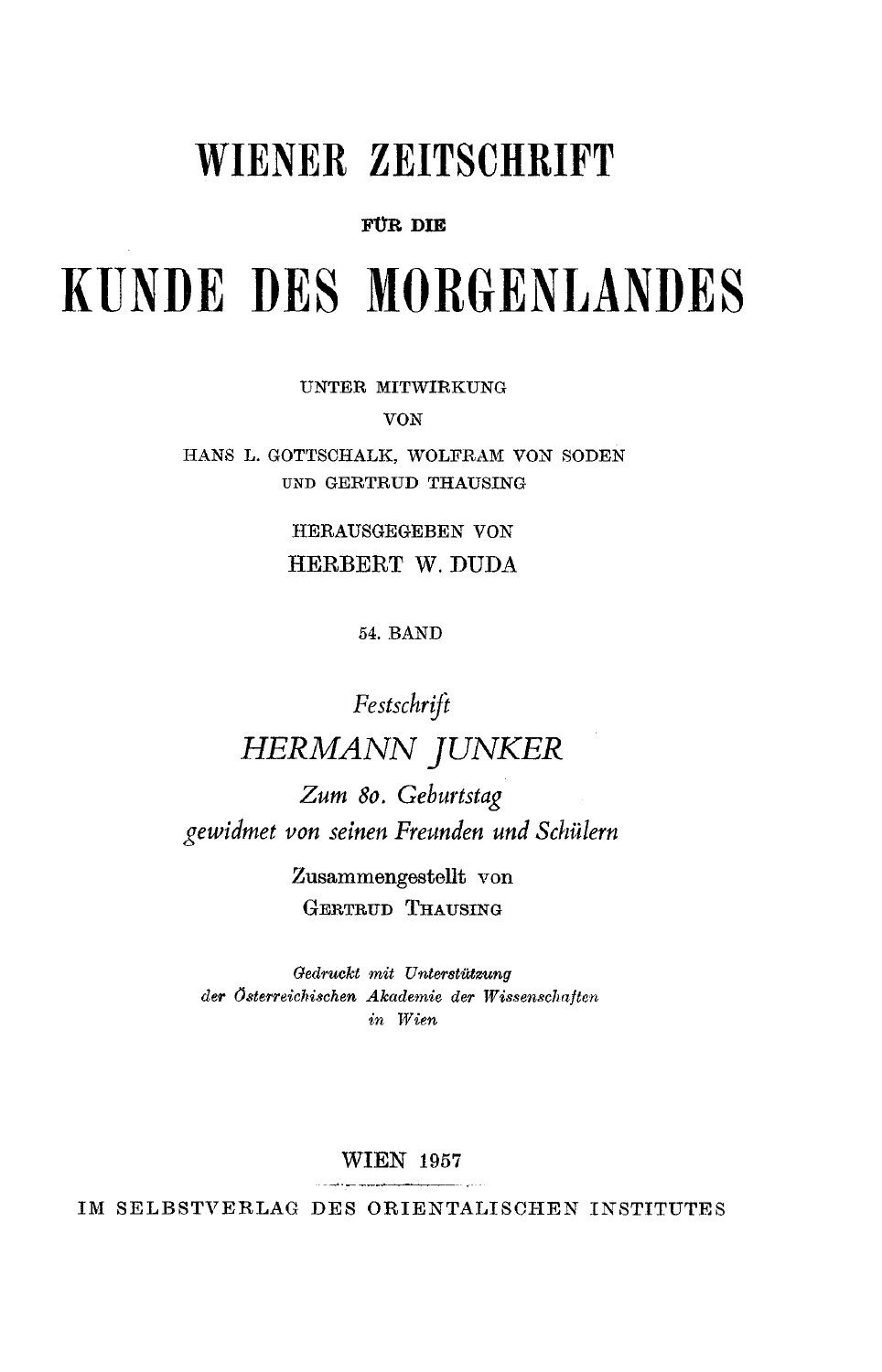

*Hermann Junko*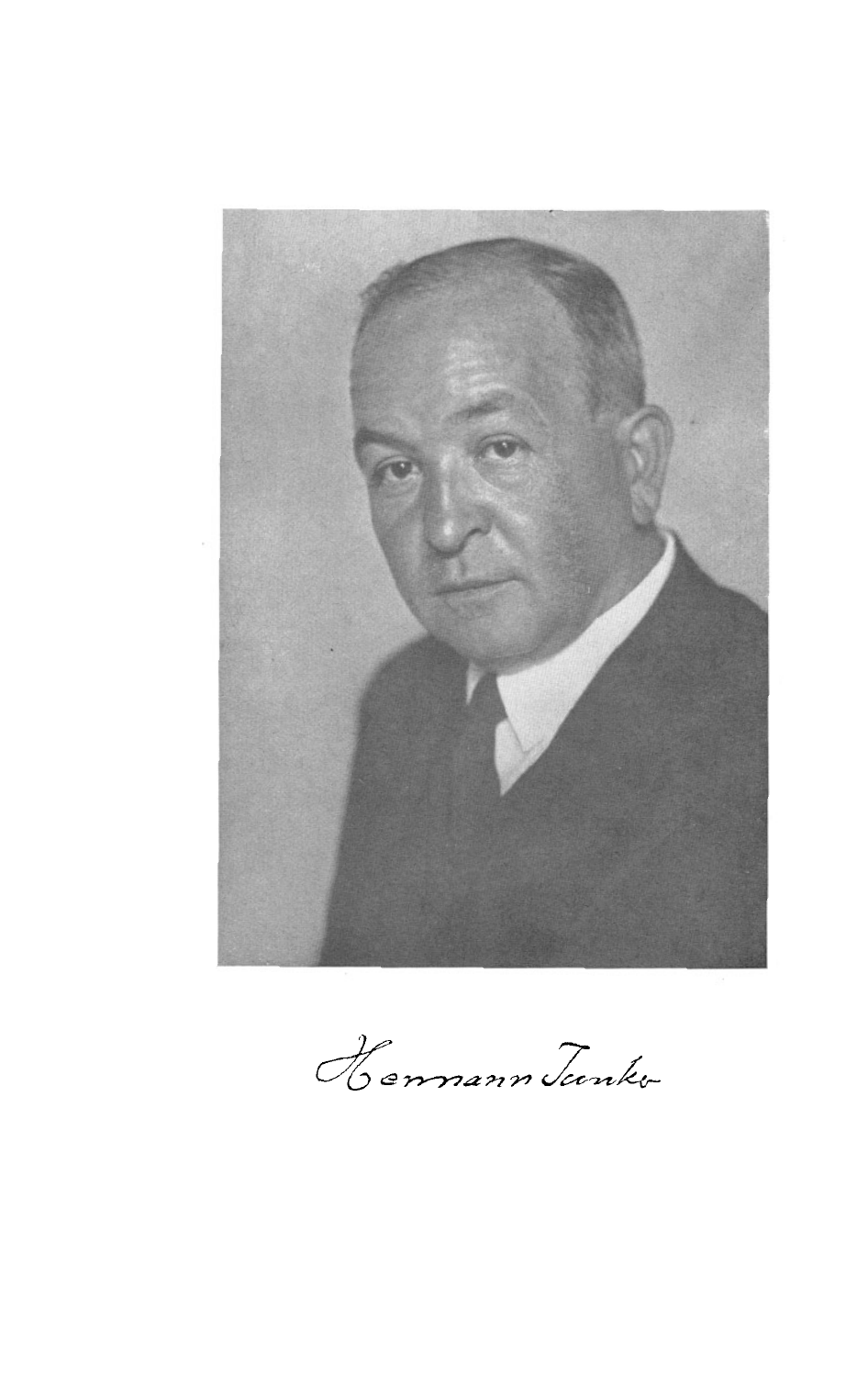## Fragments of a Statuette of Chephren

## **William Stevenson Smith (Boston)**

In working over the fragments of royal statues discovered by GEORGE **A.** REISNER during the course of the Harvard-Boston excavations in the cemetery west of the Great Pyramid at Giza, it gradually became apparent to me that several of these belonged to a statuette of Chephren that had a rare design on the back of the block throne which included figures of Horus and Seth<sup>1</sup> (Figs.  $1-3$ ). Such an idea had occurred already to BORCHARDT when he was cataloguing the bits **of**  smashed statues found in the clearance of the temples of the Second Pyramid2. He assumed that this design showed the two gods binding together the two plants of Upper and Lower Egypt as they appear on the sides of certain of the limestone statues of Scsostris I. from the court of his pyramid temple at Lisht in Dynasty XII³. Since there were only two small pieces, one with the head of Seth and the other with an arm and hand holding a staff (which BORCHARDT interpreted as the hieroglyph for 'Millions of Years'), it is not surprising that little attention has been paid to them. However, they help to support a restoration of the Western Cemetery fragments into a simpler design than that of the Twelfth Dynasty. Standing figures of the two gods, holding Was-scepters, seem to have been placed on each side of the frame of the Horus-name of Chephren (Pig. **2).** 

This is an early instance of the appearance of Horus and Seth

<sup>1</sup> The statuette must originally have been about 90 cms. high or approximately one-half life-size. The pieces are in the Boston Museum of Fine Arts where they **are** partly registered under the numbers **21.951 and 21.952.** The Expedition numbers for the fragments are: **12-12-176, 14-2-3, 14-11-107, 14-12-49, 65, 7J. 72.**  The portion of the face  $(21-951)$  has been published in SMITH, A History of Egyptian Sculpture **and** Painting in the Old Kingdom, Pl. **12b.** See **also** pp. **33-35**  of that volume for other fragmentary royal statues found at Giza and pp. **36-37**  for designs on the thrones of Fourth Dynasty royal statues.

**²** L. BORCHARDT in **Uvo** HÖLSCHER, Das Grabdenkmal des Konigs Chephren, p. 100, Figs. **123, 125.** 

*³* **J.-E.** GAUTHIER. and *G.* **JÉQUIER,** Fouilles de Licht, Mémoires de l'Institut Français, **6 (1902),** pp. **33ff.** 

BY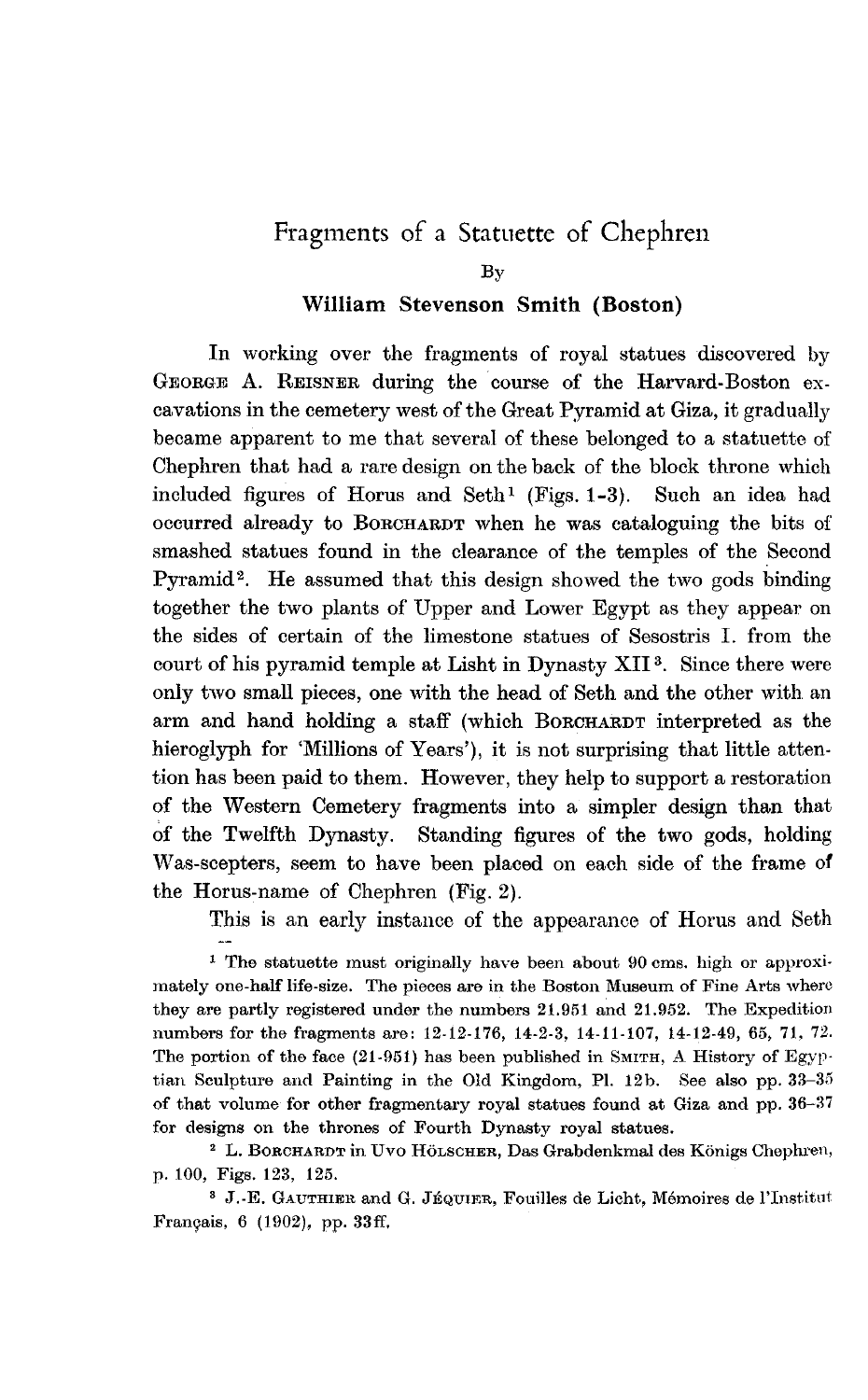

Fig. **1.** Head, shoulders and lap of Chephren statuette.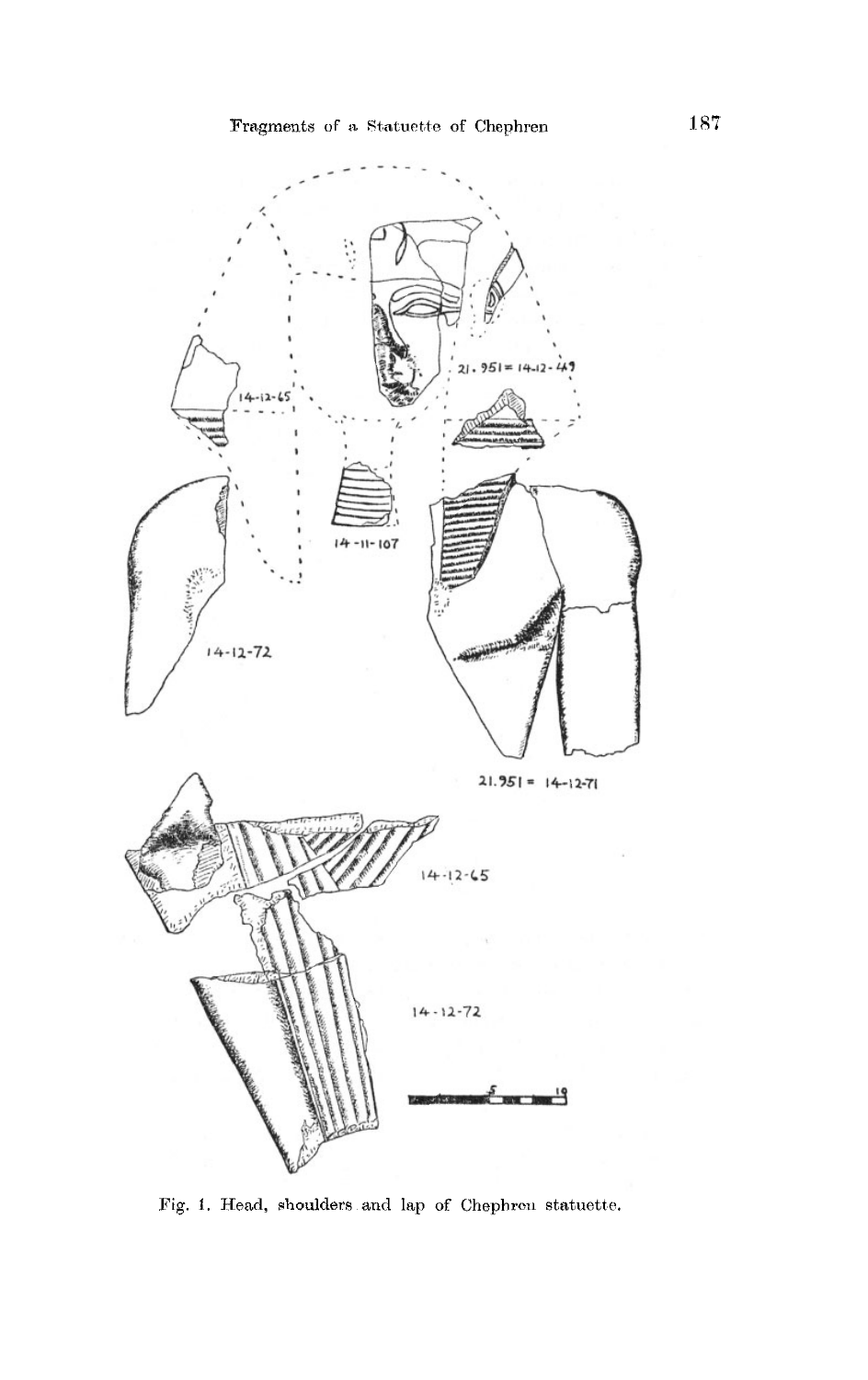as representatives respectively of Lower and Upper Egypt. It reflects the part which they play in the partitioning of the Kingdom of Osiris through the judgement of the earth god Geb in the Shabako text of' the so-called Memphite Theology to which **HERMANN JUNKER** has devoted such illuminating study4. It thus seemed appropriate to **make**  this tentative reconstruction known at a time when Professor **JUNKER**  is being honored on his eightieth birthday, especially since the fragments



Pig. **2.** Back of throne of Chephren statuette.

belonged to the same group of broken statues which were widely scattered in his own neighboring excavations at Giza 5. It is believed that in the turbulent conditions at the end of the Old Kingdom the royal statues were smashed in the pyramid temples. Pieces of a manageable size were apparently carried to the shelter of the chapels of the tombs along the western and southern sides of the Cheops Pyramid where

*<sup>4</sup>***HERMANN JUNKER. Die** Götterlehre von Memphis; Die politische **Lehre von** Memphis ; Abhandlungen der PreuBischen Akademie **der** Wissenschaften, phil.-hist. Klasse, **1939, No. 23,** pp. **1-77; 1941, No. 6,** pp. **1-73.** 

*5* **JUNKER,** Giza, **3,** p. **226; Giza, 8.** p. **56;** Giza, **10,** pp. **18, 40. 64.**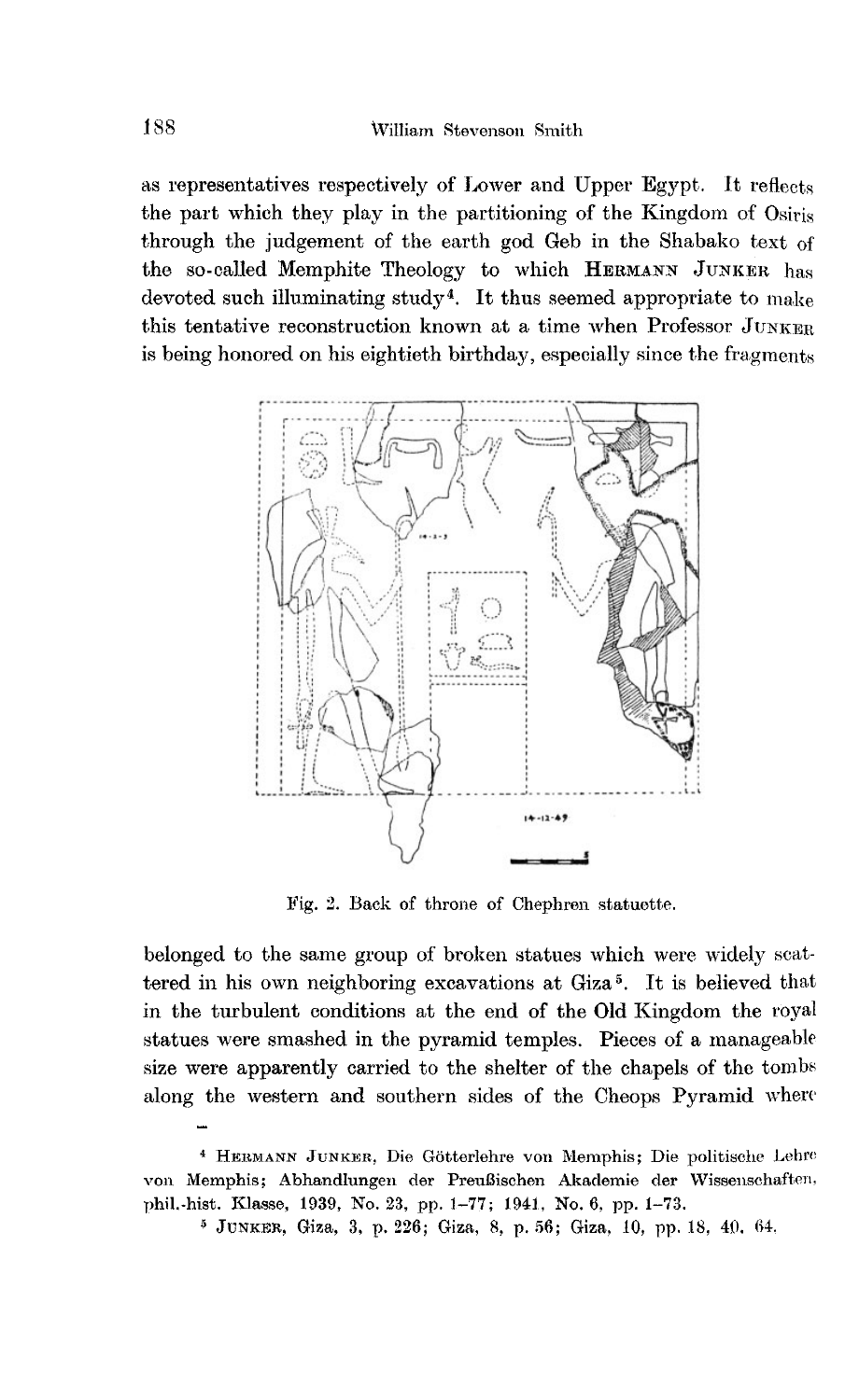

**Fig. 3. Sides of throne of Chephren statuette.** 

Fragments